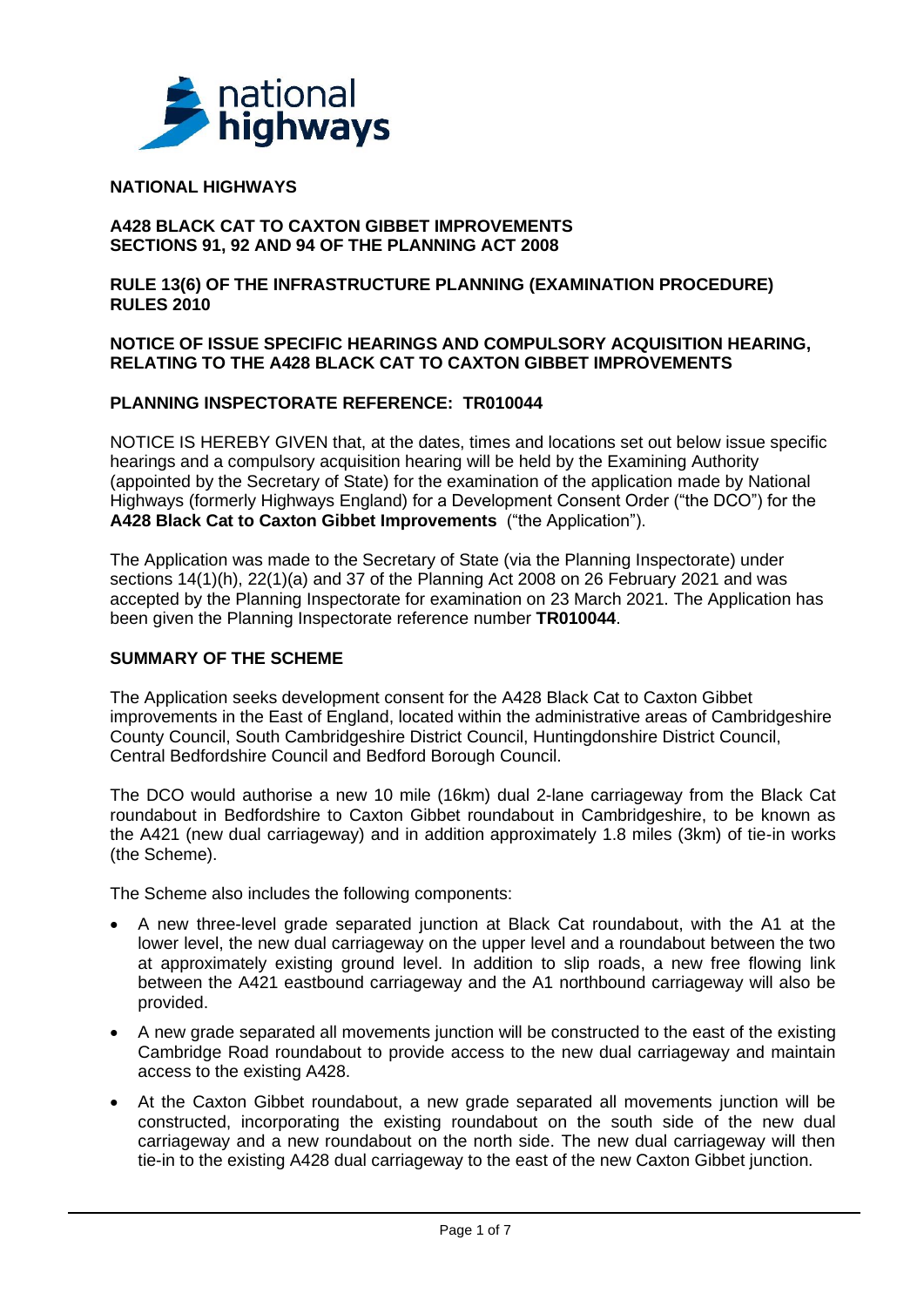- In the vicinity of the new Black Cat junction, direct access onto the A1 from some local side roads and private premises will be closed for safety reasons. A new local road will provide an alternative route. The existing Roxton Road bridge will be demolished and replaced with a new structure to the west to accommodate the realigned A421.
- New crossings will be constructed to enable the new dual carriageway to cross the River Great Ouse, East Coast Main Line railway, Barford Road, the B1046/Potton Road, Toseland Road and the existing A428 at Eltisley.
- The existing A428 between St Neots and Caxton Gibbet will be de-trunked and retained for local traffic and public transport with maintenance responsibility transferred to the local highway authorities.
- An alternative access will be provided to side roads at Chawston, Wyboston and Eltisley.
- There will be safer routes for walkers, cyclists, and horse riders.

The Scheme also involves changes to a number of existing utilities, including the diversion of a high pressure gas pipeline operated by Cadent Gas Limited which runs parallel to the East Coast Main Line east of the River Great Ouse in Tempsford, Central Bedfordshire (the Diversion). To the extent that the Diversion satisfies the criteria to be considered as a Nationally Significant Infrastructure Project (NSIP) under section 20 of the Planning Act 2008, the Diversion will be treated as an NSIP in its own right.

If the DCO is made by the Secretary of State it would allow National Highways, for the purpose of constructing, operating and maintaining the Scheme, to the compulsory acquisition of land, interests in land and rights over land, and the powers to use land permanently and temporarily for the construction, operation and maintenance of the Scheme.

The DCO would also make provision for development, which would constitute associated development together with provisions in connection with several ancillary matters including the permanent construction and alteration of streets, the temporary interference with and the permanent stopping up of streets, public rights of way and private means of access in the vicinity of the Scheme and the classification of roads all included within the Scheme, the detrunking (i.e. removal of trunk road status) of part of the existing A428, along with the amendment, disapplication and modification of relevant legislation.

# **HEARINGS**

| noamiyə will take place. These noamiyə will be nold at the dates and times set out in the table<br>below. |                                                           |                                                                          |                                                                                                                                                                                                                                                                                                                |
|-----------------------------------------------------------------------------------------------------------|-----------------------------------------------------------|--------------------------------------------------------------------------|----------------------------------------------------------------------------------------------------------------------------------------------------------------------------------------------------------------------------------------------------------------------------------------------------------------|
| <b>Date</b>                                                                                               | <b>Hearing Type</b>                                       | <b>Time</b>                                                              | <b>Joining Details</b>                                                                                                                                                                                                                                                                                         |
| Tuesday 30<br>November<br>2021                                                                            | <b>Issue Specific</b><br><b>Hearing (ISH4)</b>            | Arrangements conference<br>starts at 9:20am<br>Hearing starts at 10:00am | Virtually via Microsoft<br>Teams<br>Joining instructions<br>will be issued via<br>email in advance of<br>each hearing to<br>parties who notified<br>the Planning<br>Inspectorate of their<br>wish to speak at the<br>hearing. A link to the<br>'live stream' (where<br>the hearing can be<br>followed live but |
| Wednesday 1<br>December<br>2021                                                                           | <b>Issue Specific</b><br><b>Hearing (ISH5)</b>            | Arrangements conference<br>starts at 9:20am<br>Hearing starts at 10:00am |                                                                                                                                                                                                                                                                                                                |
| Thursday 2<br>December<br>2021                                                                            | <b>Issue Specific</b><br><b>Hearing (ISH6)</b>            | Arrangements conference<br>starts at 9:20am<br>Hearing starts at 10:00am |                                                                                                                                                                                                                                                                                                                |
| Thursday 2<br>December<br>2021                                                                            | <b>Compulsory</b><br><b>Acquisition Hearing</b><br>(CAH2) | Arrangements conference<br>starts at 1:20pm<br>Hearing starts at 2:00pm  |                                                                                                                                                                                                                                                                                                                |

The Examining Authority's letter dated 19 October 2021 contains a notification that certain hearings will take place. These hearings will be held at the dates and times set out in the table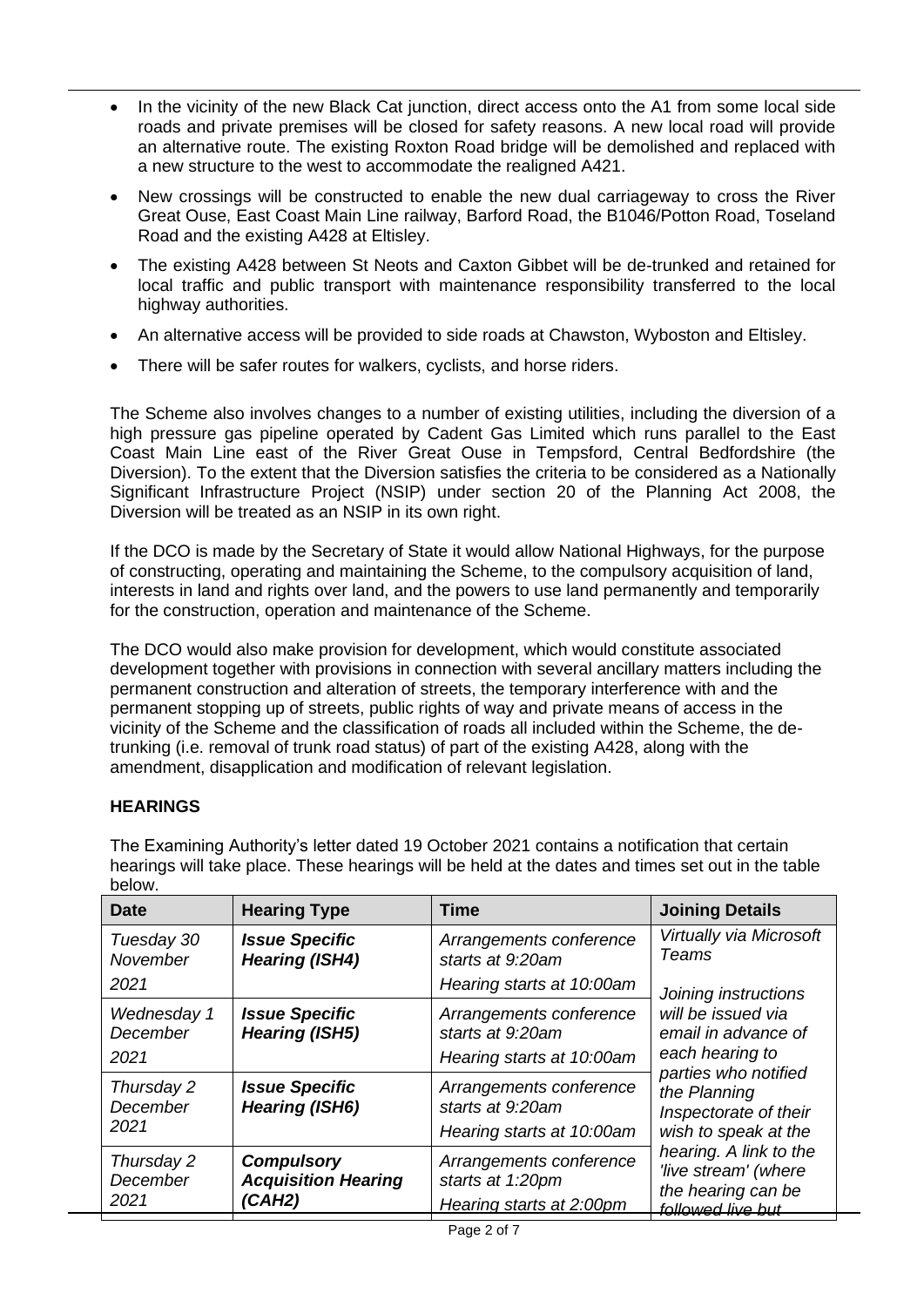|  |  | without participation) |
|--|--|------------------------|
|  |  | will be posted on the  |
|  |  | Planning               |
|  |  | Inspectorate's project |
|  |  | website (see website   |
|  |  | address below) the     |
|  |  | day before each        |
|  |  | hearing via a banner.  |

# **Reserved Hearing Dates**

| <b>Date</b>                     | <b>Hearing Type</b>                                                              | <b>Time</b>                                                              | <b>Joining Details</b>                                                                                                                                                                                                                                                                                                                                                                                                                                                                                   |
|---------------------------------|----------------------------------------------------------------------------------|--------------------------------------------------------------------------|----------------------------------------------------------------------------------------------------------------------------------------------------------------------------------------------------------------------------------------------------------------------------------------------------------------------------------------------------------------------------------------------------------------------------------------------------------------------------------------------------------|
| Tuesday 7<br>December<br>2021 * | <b>Issue Specific Hearing</b><br>and/or Compulsory<br><b>Acquisition Hearing</b> | Arrangements conference<br>starts at 9:20am<br>Hearing starts at 10:00am | Virtually via Microsoft<br><b>Teams</b><br>Joining instructions<br>will be issued via<br>email in advance of<br>each hearing to<br>parties who notified<br>the Planning<br>Inspectorate of their<br>wish to speak at the<br>hearing. A link to the<br>'live stream' (where<br>the hearing can be<br>followed live but<br>without participation)<br>will be posted on the<br>Planning<br>Inspectorate's project<br>website (see website<br>address below) the<br>day before each<br>hearing via a banner. |

**\*The Issue Specific Hearing and/or Compulsory Acquisition Hearing scheduled for Tuesday 7 December 2021 will only be held if required. If the Examining Authority does not require to hold this hearing, notification of the cancellation of the hearing will be published on the Planning Inspectorate's project website (see website address below) as soon as practicable.**

**LOCATION OF THE HEARINGS** — The hearings will be held virtually with participants attending at different locations, such as their home or office. A web address and/or telephone number will be provided directly to pre-registered participants in advance of the hearings to allow access to the hearings by a tablet or computer connected to the internet and/or by telephone.

**ARRANGEMENTS CONFERENCE** — All participants will be required to attend an Arrangements Conference before each session of the hearing. This will be held with the Planning Inspectorate's Case Team 40 minutes before the start of each session. This gives time for the Case Team to admit everyone to the hearing.

**CANCELLATION OF A HEARING** — If any of the above hearings are no longer required, reasonable notice will be provided of the Planning Inspectorate's decision to cancel a hearing by the posting of a banner on the Planning Inspectorate's project website.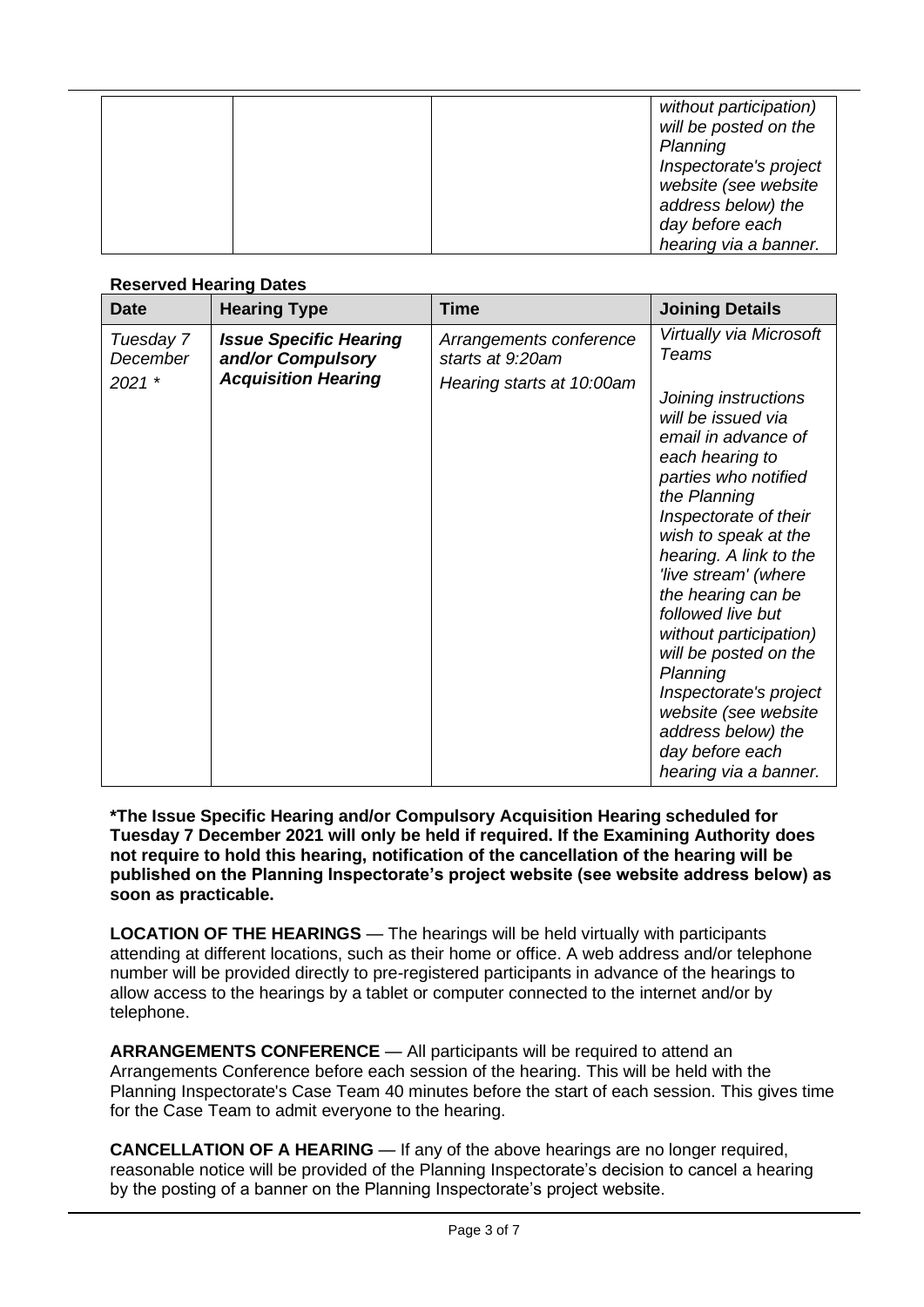**REQUEST FOR NOTIFICATION OF A WISH TO SPEAK AT A HEARING** — Advance notice must be provided by email to the Planning Inspectorate's Case Team of a wish to speak at a hearing: A428.Blackcat@planninginspectorate.gov.uk

Participation in the hearings relies on the Planning Inspectorate providing you with a joining link or telephone number in advance. If you wish to participate in any of the hearings listed above, you must register with the Planning Inspectorate by **Tuesday 16 November 2021**.

Any hearings further to those listed above will be advertised by one or more further notices. In accordance with Rule 13(3) of Infrastructure Planning (Examination Procedure) Rules 2010, as amended, the Planning Inspectorate will also notify interested parties of the date, time and place fixed for each hearing.

**For more information on the above hearings, the examination of the Application and full timetable (and any amendments to it), including how and when to register to speak at the hearings and how and when to make written submissions**, please contact the Planning Inspectorate using the details at the end of this notice, or visit the Planning Inspectorate's website where procedural decisions and notices of hearings are available to download:

[https://infrastructure.planninginspectorate.gov.uk/projects/eastern/a428-black-cat-to-caxton](https://infrastructure.planninginspectorate.gov.uk/projects/eastern/a428-black-cat-to-caxton-gibbet-road-improvement-scheme)[gibbet-road-improvement-scheme](https://infrastructure.planninginspectorate.gov.uk/projects/eastern/a428-black-cat-to-caxton-gibbet-road-improvement-scheme)

The Planning Inspectorate's letter dated 19 October 2021 provides further information on the above hearings and is available to download via the following hyperlink:

[https://infrastructure.planninginspectorate.gov.uk/wp](https://infrastructure.planninginspectorate.gov.uk/wp-content/ipc/uploads/projects/TR010044/TR010044-001238-Rule%2013%20Notification%20FINAL.pdf)[content/ipc/uploads/projects/TR010044/TR010044-001238-](https://infrastructure.planninginspectorate.gov.uk/wp-content/ipc/uploads/projects/TR010044/TR010044-001238-Rule%2013%20Notification%20FINAL.pdf) [Rule%2013%20Notification%20FINAL.pdf](https://infrastructure.planninginspectorate.gov.uk/wp-content/ipc/uploads/projects/TR010044/TR010044-001238-Rule%2013%20Notification%20FINAL.pdf)

Additional information about DCO hearings and examination procedure is included in the Planning Inspectorate's Advice Note 8 which can be found here:

[https://infrastructure.planninginspectorate.gov.uk/wp-content/uploads/2013/04/Advice-note-](https://infrastructure.planninginspectorate.gov.uk/wp-content/uploads/2013/04/Advice-note-8.0.pdf)[8.0.pdf](https://infrastructure.planninginspectorate.gov.uk/wp-content/uploads/2013/04/Advice-note-8.0.pdf)

If you intend to participate in virtual events held during this Examination, please read the Planning Inspectorate's Advice Note 8.6: Virtual Examination events, which contains important information about how virtual events will be held and how you can participate. Advice note 8.6 can be found here:

[https://infrastructure.planninginspectorate.gov.uk/legislation-and-advice/advice-notes/advice](https://infrastructure.planninginspectorate.gov.uk/legislation-and-advice/advice-notes/advice-note-8-6-virtual-examination-events/)[note-8-6-virtual-examination-events/](https://infrastructure.planninginspectorate.gov.uk/legislation-and-advice/advice-notes/advice-note-8-6-virtual-examination-events/)

# **COPIES OF THE APPLICATION DOCUMENTS**

Copies of the Application documents, including the draft Development Consent Order, the compulsory acquisition information (including the Land Plans, Book of Reference, Funding Statement and Statement of Reasons) and the Environmental Statement can be viewed and downloaded online at the Planning Inspectorate's project website:

[https://infrastructure.planninginspectorate.gov.uk/projects/eastern/a428-black-cat-to-caxton](https://infrastructure.planninginspectorate.gov.uk/projects/eastern/a428-black-cat-to-caxton-gibbet-road-improvement-scheme/)[gibbet-road-improvement-scheme/](https://infrastructure.planninginspectorate.gov.uk/projects/eastern/a428-black-cat-to-caxton-gibbet-road-improvement-scheme/)

The Application documents can also be viewed electronically, free of charge, at the following public locations: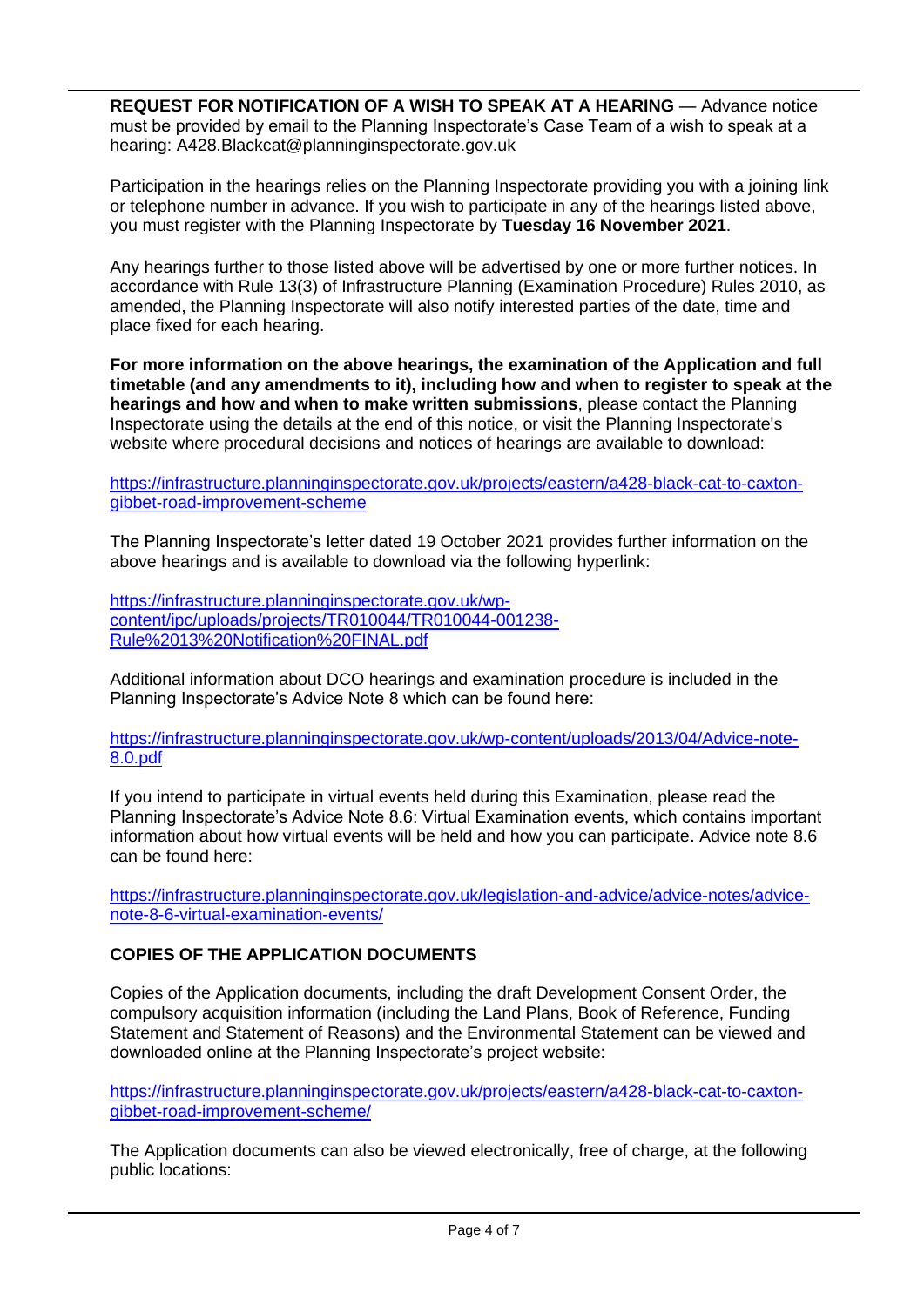| <b>Local authority</b>                  | <b>Venue/address</b>                                                                                                        | <b>Opening hours</b>                                                                                                                                                      |
|-----------------------------------------|-----------------------------------------------------------------------------------------------------------------------------|---------------------------------------------------------------------------------------------------------------------------------------------------------------------------|
| Milton Keynes Council                   | Milton Keynes Central Library<br>555 Silbury Boulevard<br><b>Central Milton Keynes</b><br>MK93HL                            | Monday: 09:00-18:00<br>Tuesday: 09:00-18:00<br>Wednesday: 09:00-18:00<br>Thursday: 09:00-20:00<br>Friday: 09:00-18:00<br>Saturday: 09:00-17:00<br>Sunday: Closed          |
|                                         |                                                                                                                             | Limited number of<br>computers available for<br>public use at Central<br>Library on a first come, first<br>served basis                                                   |
| <b>Bedford Borough Council</b>          | <b>Bromham Library</b><br><b>Springfield Drive</b><br><b>Bromham</b><br><b>MK43 8NT</b>                                     | Monday: 10:00-17:00<br>Tuesday: 09:00-17:00<br>Wednesday: 10:00-17:00<br>Thursday: 09:00-17:00<br>Friday: 10:00-17:00<br>Saturday: 09:00-16:00<br>Sunday: Closed          |
|                                         | <b>Kempston Library</b><br><b>Halsey Road</b><br>Kempston<br><b>MK42 8AU</b>                                                | Monday: 14:00-17:00<br>Tuesday: 10:00-17:00<br>Wednesday: 14:00-18:00<br>Thursday: 10:00-17:00<br>Friday: 14:00-17:00<br>Saturday: 09:30-16:00<br>Sunday: Closed          |
| <b>Central Bedfordshire Council</b>     | Sandy Library<br><b>Market Square</b><br>Sandy<br><b>SG19 1EH</b>                                                           | Monday: Closed<br>Tuesday: 09:00-18:00<br>Wednesday: 09:00-18:00<br>Thursday: 09:00-18:00<br>Friday: 09:00-18:00<br>Saturday: 09:00-16:00<br>Sunday: Closed               |
| <b>Cambridgeshire County</b><br>Council | <b>St Neots Library</b><br><b>Priory Lane</b><br><b>St Neots</b><br><b>PE19 2BH</b>                                         | Monday: 09:30-17:00<br>Tuesday: 09:30-17:00<br>Wednesday: 13:30-19:00<br>Thursday: 09:30-17:00<br>Friday: 09:30-17:00<br>Saturday: 09:30-16:00<br>Sunday: Closed          |
|                                         | Papworth Library<br><b>Lower Pendrill Court</b><br><b>Ermine Street North</b><br><b>Papworth Everard</b><br><b>CB23 3UY</b> | Monday: Closed<br>Tuesday: 10:00-13:00 and<br>14:00-17:00<br>Wednesday: 10:00-13:00<br>Thursday: 14:00-17:00<br>Friday: Closed<br>Saturday: 10:00-13:00<br>Sunday: Closed |
|                                         | Cambridgeshire Central<br>Library<br>7 Lion Yard<br>Cambridge<br>CB <sub>2</sub> 3QD                                        | Monday: 09:30-18:00<br>Tuesday: 09:30-18:00<br>Wednesday: 09:30-19:00<br>Thursday: 09:30-18:00<br>Friday: 09:30-18:00<br>Saturday: 10:00-18:00                            |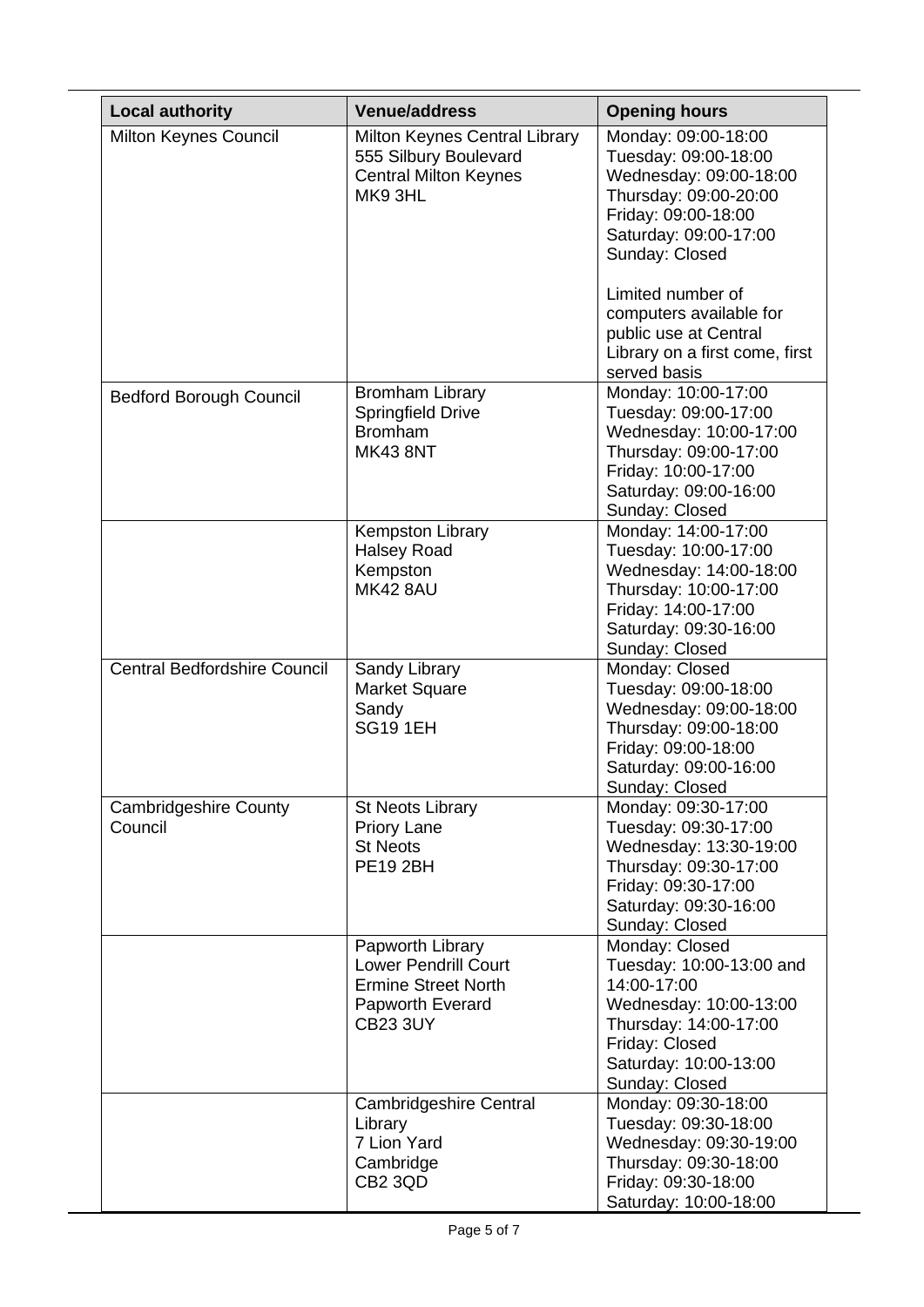|                       | Sunday: 12:00-16:00    |
|-----------------------|------------------------|
| Cambourne Library     | Monday: 09:00-17:00    |
| Sackville House       | Tuesday: 09:00-13:00   |
| Sackville Way         | Wednesday: Closed      |
| Cambourne             | Thursday: 16:00-19:00  |
| <b>CB23 6HL</b>       | Friday: 09:00-17:00    |
|                       | Saturday: 09:00-13:00  |
|                       | Sunday: Closed         |
| Huntingdon Library    | Monday: 09:30-17:00    |
| <b>Princes Street</b> | Tuesday: 09:30-17:00   |
| Huntingdon            | Wednesday: 09:30-19:00 |
| <b>PE29 3PA</b>       | Thursday: 09:30-13:30  |
|                       | Friday: 09:30-17:00    |
|                       | Saturday: 10:00-16:00  |
|                       | Sunday: Closed         |

Venue printing and copying charges will apply*.* Check with the location before you leave to confirm opening times, and whether you need to register as a library member in order to use a computer.

# **FURTHER INFORMATION**

Further information about the Application, the hearings and how to take part in the Examination and any other matters covered in this notice may be obtained from the Planning Inspectorate or the National Highways A428 Black Cat to Caxton Gibbet improvements project team using the following contact details:

#### **The Planning Inspectorate**

As a result of ongoing Government guidance relating to the coronavirus (COVID-19) emergency, the Planning Inspectorate based at Temple Quay House is unable to receive postal submissions in a reliable way. Postal submissions made to the address below will therefore be subject to delay and the Planning Inspectorate cannot guarantee that they will be received in time to be considered.

| Post:                        | The Planning Inspectorate<br><b>Temple Quay House</b><br>2 The Square<br><b>Bristol</b><br>BS1 6PN                                                                                            |
|------------------------------|-----------------------------------------------------------------------------------------------------------------------------------------------------------------------------------------------|
| Email:<br>Phone:<br>Website: | A428.Blackcat@planninginspectorate.gov.uk<br>0303 444 5000<br>https://infrastructure.planninginspectorate.gov.uk/projects/eastern/a428-black-<br>cat-to-caxton-gibbet-road-improvement-scheme |
|                              | Please quote the Application reference number <b>TR010044</b> in any correspondence with the                                                                                                  |

Planning Inspectorate about this Scheme. Correspondence about this Scheme should be marked FAO Emre Williams.

#### **National Highways**

During the current Covid-19 period and in the interests of public health, National Highways requests that written correspondence is directed to the following email address: